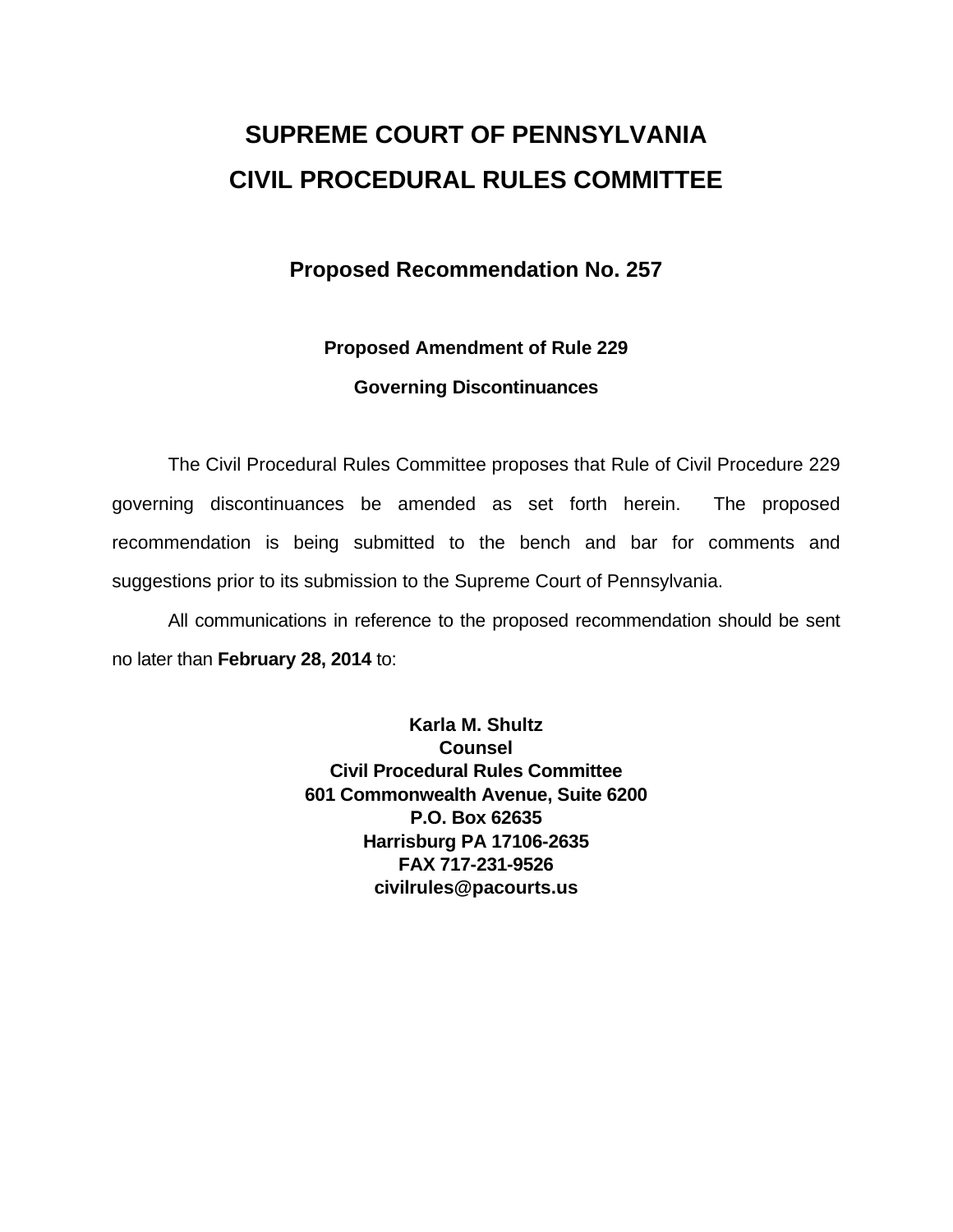### **Rule 229. Discontinuance**

(a) A discontinuance shall be the exclusive method of voluntary termination of an action, in whole or in part, by the plaintiff before commencement of the trial.

(b)(1) Except as otherwise provided in subdivision (b)(2), a discontinuance may not be entered as to less than all defendants except upon the written consent of all parties**,** or leave of court **upon motion of any plaintiff or any defendant for whom plaintiff has stipulated in writing to the discontinuance [after notice to all parties]**.

 (2) In an action governed by Rule 1042.3, a plaintiff may enter a discontinuance as to a defendant if a certificate of merit as to that defendant has not been filed.

> Note: Rule 1042.3 requires the filing of a certificate of merit as to a defendant against whom a professional liability claim is asserted.

(c) The court, upon petition and after notice, may strike off a discontinuance in order to protect the rights of any party from unreasonable inconvenience, vexation, harassment, expense, or prejudice.

> Note: Court approval of a discontinuance must be obtained in any action in which a minor is a party, Rule 2039(a), an action for wrongful death in which a minor is beneficially interested, Rule 2206(a), an action in which an incapacitated person is a party, Rule 2064, and a class action, Rule 1714.

> A plaintiff who asserts a cause of action ex contractu and joins as defendants persons liable to the plaintiff in different capacities may not discontinue as to a defendant primarily liable without discontinuing as to all defendants secondarily liable. Rule 2231(e).